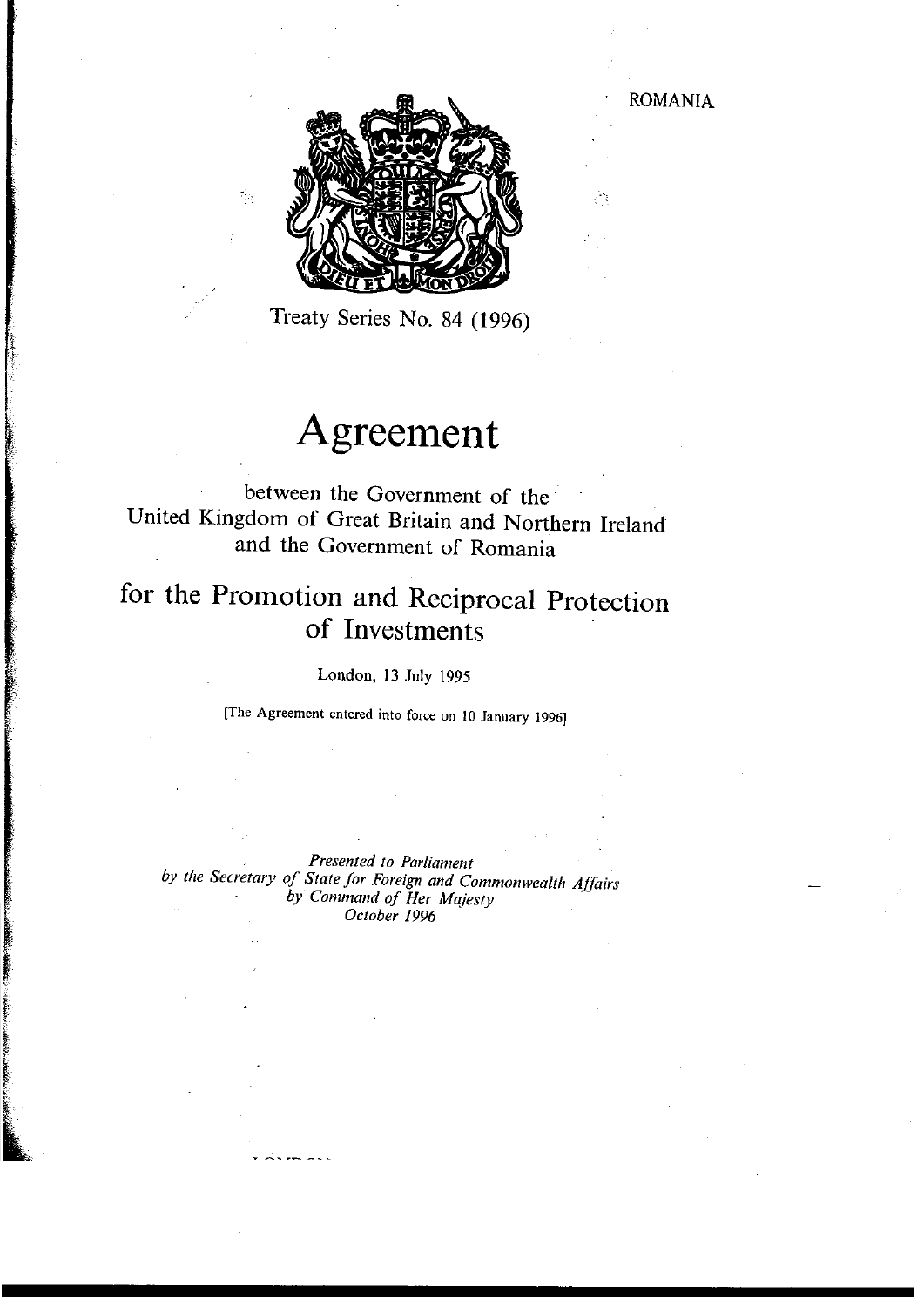# **AGREEMENT BETWEEN THE GOVERNMENT OF THE**

# **UNITED KINGDOM OF GREAT** BRITAIN AND **NORTHERN IRELAND AND THE GOVERNMENT OF ROMANIA FOR THE PROMOTION AND RECIPROCAL PROTECTION OF INVESTMENTS**

The Government of the United Kingdom of Great Britain and Northern Ireland and the Government of Romania;

Desiring to create favourable conditions for greater investment by nationals and companies of one State in the territory of the other State;

Recognising that the encouragement and reciprocal protection under international agreement of such investments will be conducive to the stimulation of individual business initiative and will increase prosperity in both States:

Have agreed as follows:

#### ARTICLE I

#### **Definitions**

For the purposes of this Agreement:

- (a) "investment" means every kind of asset admitted in accordance with the laws and regulations in force in the territory of the Contracting Party in which the investment is made and in particular, though not exclusively, includes:
	- (i) movable and immovable property and any other related rights such as mortgages, liens or pledges;
	- (ii) shares in and stock and debentures of a company and any other form of participation in a company;
	- (iii) claims to money or to any performance under contract having a financial **value;**
	- (iv) intellectual property rights, goodwill, technical processes and know-how;
	- (v) business concessions conferred by law or under contract, including concessions to search for, cultivate, extract or exploit natural resources.

A change in the form in which assets are invested does not affect their character as **investments;** 

(b) "returns" means the amounts yielded by an investment and in particular, though not exclusively, includes profit, interest, capital gains, dividends, royalties and fees;

- (c) "nationals" means:
	- (i) in respect of the United Kingdom: physical persons deriving their status as United Kingdom nationals from the law in force in the United Kingdom;
	- (ii) in respect of Romania: natural persons who, according to the law in force in Romania, are considered to be its citizens;
- (d) "companies" means:
	- $(i)$  in respect of the United Kingdom: corporations, firms and associations incorporated or constituted under the law in force in any part of the United Kingdom or in any territory to which this Agreement is extended in accordance with the provisions of this Article;
	- (ii) in respect of Romania: legal entities, including companies, corporations, business associations and other organisations, which are constituted or otherwise duly organised under the law in force in Romania, and have their seat together with real economic activities in the territory of Romania;
- (e) "territory" means:
	- (i) !n respect of the United Kingdom: Great Britain and Northern Ireland, mcludmg the territorial sea and any maritime area situated beyond the territorial sea of the United Kingdom which has been or might in the future be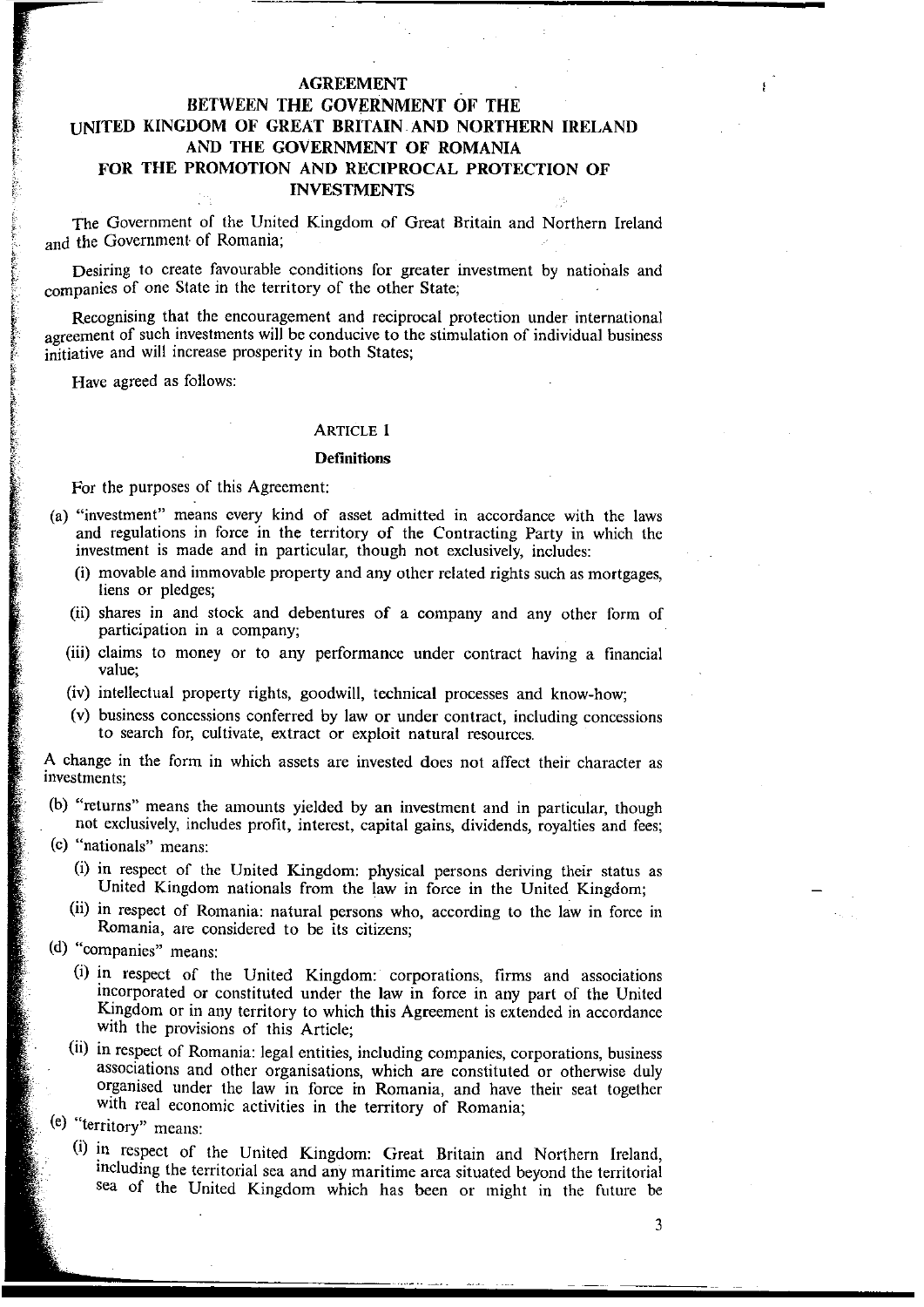designated under the national law of the United Kingdom in accordance with international law as an area within which the United Kingdom may exercise rights with regard to the sea-bed and subsoil and the natural resources and any territory for whose' international relations the Government of the United Kingdom is responsible and to which this Agreement is extended after its entry into force by an Exchange of Notes between the Contracting Parties;

(ii) in respect of Romania: the territory of Romania including the territorial sea and the exclusive economic zone over which Romania exercises, in accordance with internal and international law, sovereignty, sovereign rights or jurisdiction.

#### ARTICLE 2

#### Promotion and Protection of Investment

(I) Each Contracting Party shall encourage and create favourable conditions for nationals or companies of the other Contracting Party to invest capital in its territory, and, subject to its right to exercise powers conferred by its laws, shall admit such capitaL

(2) Investments of nationals or companies of each Contracting Party shall at all times be accorded fair and equitable treatment and shall enjoy full protection and security in the territory of the other Contracting Party. Neither Contracting Party shall in any way impair by unreasonable or discriminatory measures the management, maintenance, use, enjoyment or disposal of investments in its territory of nationals or companies of the other Contracting Party, Each Contracting Party shall observe any obligation it may have entered into with regard to investments of nationals or companies of the other Contracting Party.

#### ARTICLE 3

#### National Treatment and Most-favoured-nation Provisions

(I) Neither Contracting Party shaH in its territory subject investments or returns of nationals or companies of the other Contracting Party to treatment less favourable than that which it accords to investments or returns of its own nationals or companies or to investments or returns of nationals or companies of any third State.

(2) Neither Contracting Party shall in its territory subject nationals or companies of the other Contracting Party, as regards their management, maintenance, use, enjoyment or disposal of their investments, to treatment less favourable than that which it accords to its own nationals or companies or to nationals or companies of any third State.

(3) The provisions of this Agreement relative to the grant of treatment not less favourable than that accorded to the nationals or companies of either Contracting Party or of any third State shall not be construed so as to oblige one Contracting Party to extend to the nationals or companies of the other the benefit of any treatment, preference or privilege resulting from:

- (a) any existing or future economic or customs union or similar international agreement to which either of the Contracting Parties is or may become a party, or
- (b) any international agreement or arrangement relating wholly or mainly to taxation or any domestic legislation relating wholly or mainly to taxation.

# ARTICLE 4

#### Compensation for Losses

(I) Nationals or companies of one Contracting Party whose investments in the territory of the other Contracting Party suffer losses owing to war or other armed conflict, revolution, a state of national emergency, revolt, insurrection or riot in the territory of the latter Contracting Party shall be accorded by the latter Contracting Party treatment, as regards restitution, indemnification, compensation or other settlement, no less favourable than that which the latter Contracting Party accords to its own nationals or companies or to nationals or companies of any third State. Resulting payments shall be freely transferable.

ś.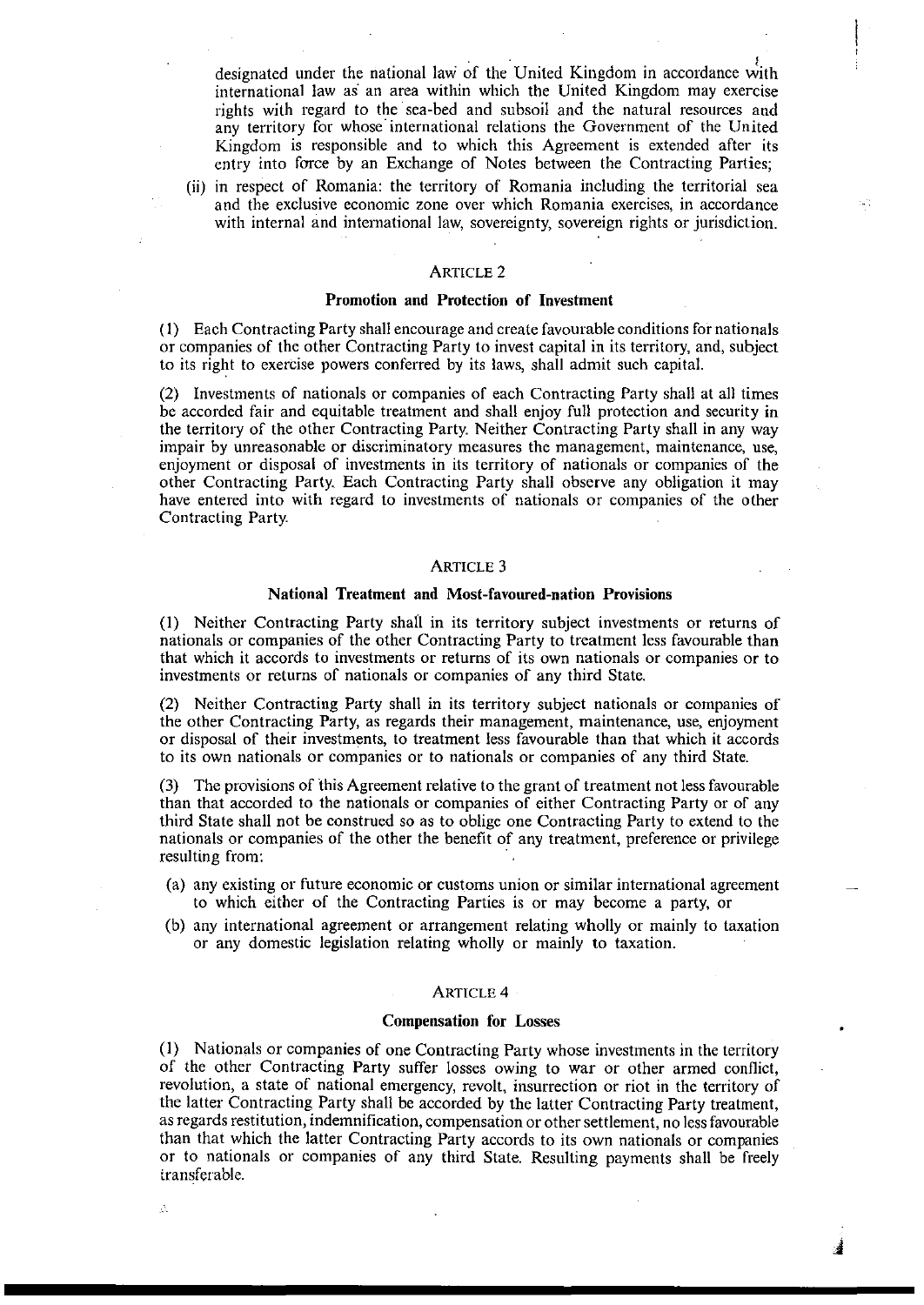(2) Without prejudice to paragraph (I) of this Article, nationals or companies of one Contracting Party who in any of the situations referred to in that paragraph suffer losses in the territory of the other Contracting Party resulting from:

- (a) requisitioning of their property by its forces or authorities, or
- (b) destruction of their property by its forces Or authorities, which was not caused in combat action or was not required by the necessity of the situation,

shall be accorded restitution or adequate compensation. Resulting payments shall be freely transferable.

#### ARTICLE 5

#### Expropriation

(1) Investments of nationals or companies of either Contracting Party shall not be nationalized, expropriated or subjected to measures having effect equivalent to nationalization or expropriation (hereinafter referred to as "expropriation") in the territory of the other Contracting Party except for a public purpose related to the internal needs of that Party on a non-discriminatory basis and against prompt, adequate and effective compensation. Such compensation shall amount to the genuine value of the investment expropriated immediately before the expropriation or before the impending expropriation became public knowledge, whichever is the earlier, shall include interest at a normal commercial rate until the date of payment, shall be made without delay, be effectively realizable and be freely transferable. The national or company affected shall have a right, under the law of the Contracting Party making the expropriation, to prompt review, by a judicial or other independent authority of that Party, of his or its case and of the valuation of his or its investment in accordance with the principles set out in this paragraph.

(2) Where a Contracting Party expropriates the assets of a company which is incorporated or constituted under the law in force in any part of its own territory, and in which nationals or companies of the other Contracting Party own shares, it shall ensure that the provisions of paragraph (1) of this Article are applied to the extent necessary to guarantee prompt, adequate and effective compensation in respect of their investment to such nationals or companies of the other Contracting Party who are owners of those shares.

#### ARTICLE 6

#### Repatriation of Investment and Returns

Each Contracting Party shall in respect of investments guarantee to nationals or companies of the other Contracting Party the unrestricted transfer of their investments and returns. Transfers shall be effected without delay in the convertible currency in which the capital was originally invested or in any other convertible currency agreed by the investor and the Contracting Party concerned. Unless otherwise agreed by the investor transfers shall be made at the rate of exchange applicable on the date of transfer pursuant to the exchange regulations in force.

#### ARTICLE 7

#### Settlement of Disputes between an Investor and a Host Contracting Party

(I) Disputes between a national or company of one Contracting Party and the other Contracting Party concerning an obligation of the latter under this Agreement in relation to an investment of the former which have not been amicably settled shall, after a period of three months from written notification of a claim, be submitted to international arbitration if the national or company concerned so wishes.

(2) Where the dispute is referred to international arbitration, the national or company concerned may choose to refer the dispute either to: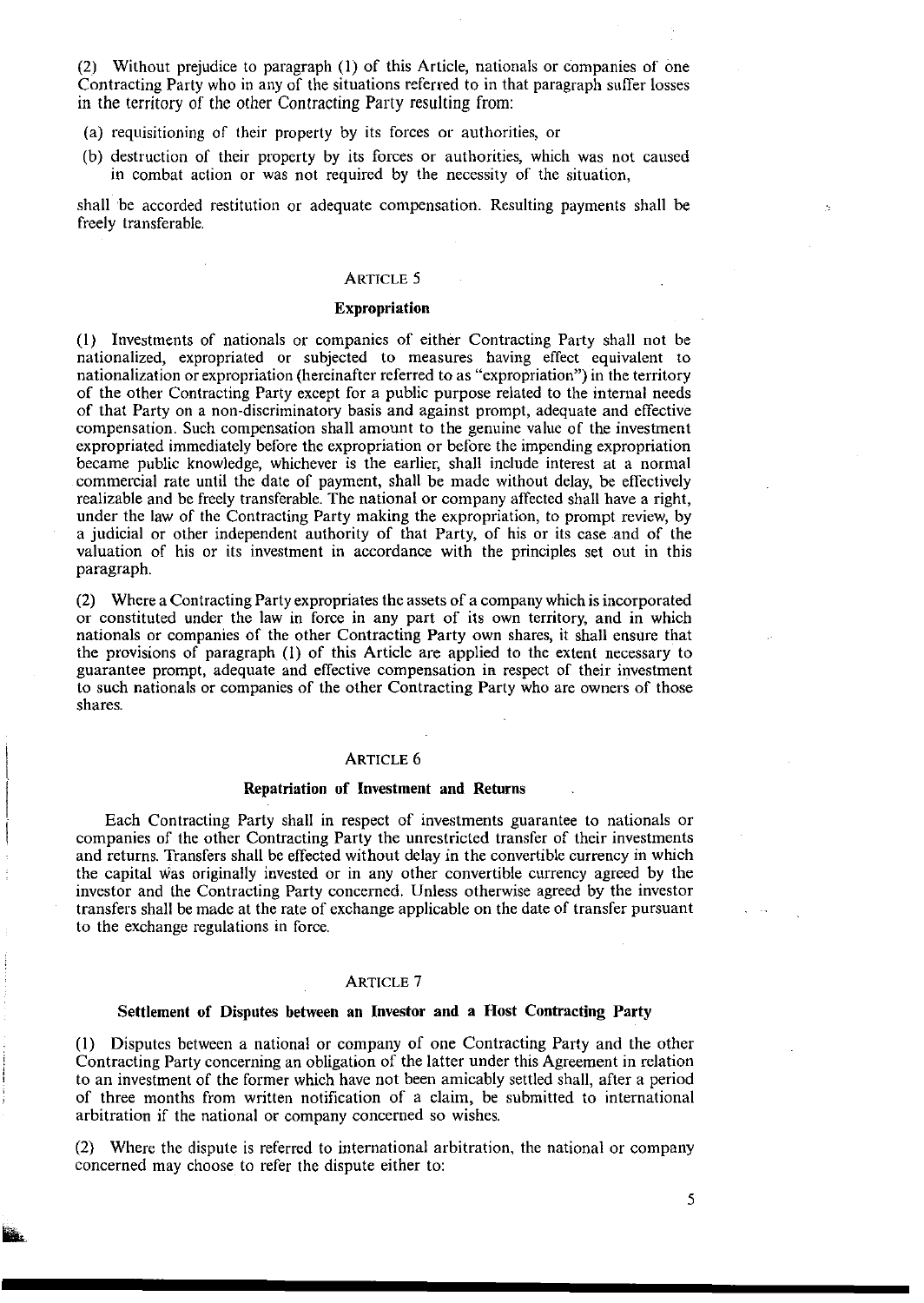- (a) the International Centre for the Settlement of Investment Disputes (having regard to the provisions, where applicable, of the Convention on the Settlement of Investment Disputes between States and Nationals of other States, opened for signature at Washington DC on 18 March 1965 and the Additional Facility for the Administration of Conciliation, Arbitration and Fact-Finding Proceedings); or
- (b) an international arbitrator or *ad hoc* arbitration tribunal to be appointed by a special agreement or established under the Arbitration Rules of the United Nations Commission on International Trade Law.

(3) Nothing in this Article shall prevent a national or company of one Contracting Party from referring a dispute concerning an investment to the domestic courts of the other Contracting Party, where it has the right to do so under the domestic law of that other Contracting Party.

# ARTICLE 8

#### Disputes between the Contracting Parties

(I) Disputes between the Contracting Parties concerning the interpretation or application of this Agreement should, if possible, be settled through the diplomatic channel.

(2) If a dispute between the Contracting Parties cannot thus be settled, it shall upon the request of either Contracting Party be submitted to an arbitral tribunal.

(3) Such an arbitral tribunal shall be constituted for each individual case in the following way. Within two months of the receipt of the request for arbitration, each Contracting Party shall appoint one member of the tribunal. Those two members shall then select a national of a third State who on approval by the two Contracting Parties shall be appointed Chairman of the tribunal. The Chairman shall be appointed within two months from the date of appointment of the other two members.

(4) If within the periods specified in paragraph (3) of this Article the necessary appointments have not been made, either Contracting Party may, in the absence of any other agreement, invite the President of the International Court of Justice to make any necessary appointments. If the President is a national of either Contracting Party or if he is otherwise prevented from discharging the said function, the Vice-President shall be invited to make the necessary appointments. If the Vice-President is a national of either Contracting Party or if he too is prevented from discharging the said function, the Member of the International Court of Justice next in seniority who is not a national of either Contracting Party shall be invited to make the necessary appointments.

(5) The arbitral tribunal shall reach its decision by a majority of votes. Such decision shall be binding on both Contracting Parties. Each Contracting Party shall bear the cost of its own member of the tribunal and of its representation in the arbitral proceedings; the cost of the Chairman and the remaining costs shall be borne in equal parts by the Contracting Parties. The tribunal may, however, in its decision direct that a higher proportion of costs shall be borne by one of the two Contracting Parties, and this award shall be binding on both Contracting Parties. The tribunal shall determine its own procedure.

#### ARTICLE 9

#### Subrogation

(\) If one Contracting Party or its designated Agency (BBthe first Contracting Party") makes a payment under an indemnity given in respect of an investment in the territory of the other Contracting Party ("the second Contracting Party"), the second Contracting Party shall recognise:

- (a) the assignment to the first Contracting Party by law or by legal transaction of all the rights and claims of the party indemnified, and
- (b) that the first Contracting Party is entitled to exercise such rights and enforce such claims by virtue of subrogation, to the same extent as the party indemnified.

6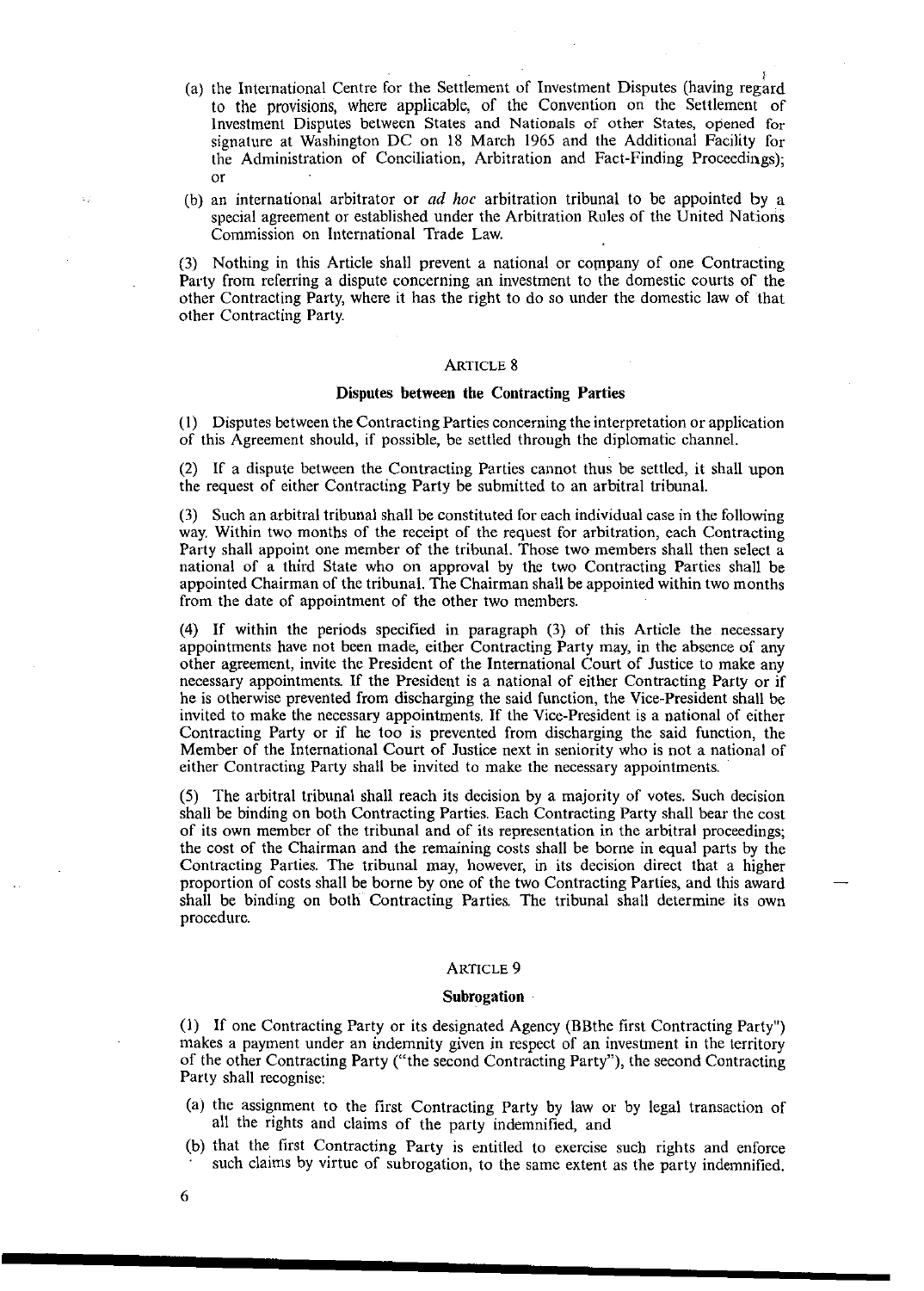(2) The first Contracting Party shall be entitled in all circumstances to the same treatment in respect of:

(a) the rights and claims acquired by it by virtue of the assignment, and

(b) any payments received in pursuance of those rights and claims,

as the party indemnified was entitled to receive by virtue of this Agreement in respect of the investment concerned and its related returns.

(3) Any payments received in non-convertible currency by the first Contracting Party in pursuance of the rights and claims acquired shall be freely available to the first Contracting Party for the purpose of meeting any expenditure incurred in the territory of the second Contracting Party.

# **ARTICLE 10**

# **Application of other Rules**

**If** the provisions of law of either Contracting Party or obligations under international law existing at present or established hereafter between the Contracting Parties in addition to the present Agreement contain rules, whether general or specific, entitling investments by nationals or companies of the other Contracting Party to a treatment more favourable than is provided for by the present Agreement, such rules shall to the extent that they are more favourable prevail over the present Agreement.

#### ARTICLE II

#### **Scope of Application**

(I) The present Agreement shall apply to investments in the territory of one Contracting Party made in accordance with its laws and regulations by nationals or companies of the other Contracting Party, whether prior to, or after the entry into force of this Agreement.

(2) Disputes arising prior to the entry into force of this Agreement concerning the Agreement between the two Contracting Parties on the Mutual Promotion and Protection of Investments of Capital, signed at London on 19 March 1976', may be dealt with in accordance with the procedures set out in Articles 7 or 8 of this Agreement.

(3) This Agreement shall not, however, be applicable to any other disputes which have arisen prior to its entry into force.

#### ARTICLE 12

#### **Entry into Force**

Each Contracting Party shall notify the other in writing of the completion of the constitutignal formalities required in its territory for the entry into force of this Agreement. This Agreement shall enter into force thirty days after the date of the latter of the two notifications<sup>2</sup>.

#### ARTICLE 13

# **Duration and Termination**

(I) This Agreement shall remain in force for a period of ten years. Thereafter it shall continue in force until the expiration of twelve months from the date on which either Contracting Party shall have given written notice of termination to the other. Provided that in respect of investments made whilst the Agreement is in force, its provisions shall continue in effect with respect to such investments for a period of twenty years after the date of termination and without prejudice to the application thereafter of the rules of general international law.

**<sup>&#</sup>x27;Treaty Series No. 15 (1977) Cmnd. 6722. 2The Agreement entered into force on to January 1996.**